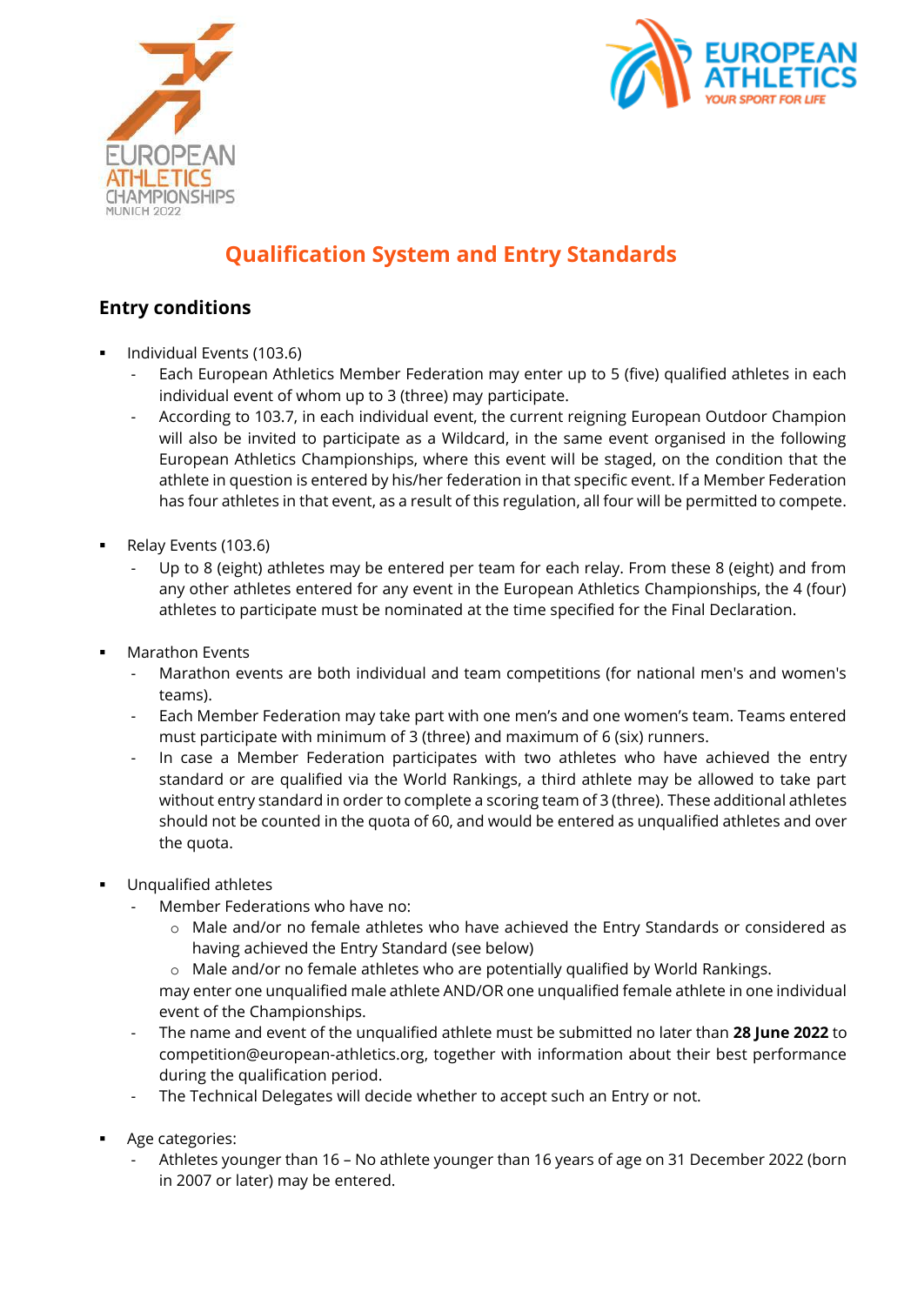- Under 18 Athletes Athletes aged 16 or 17 years on 31 December 2022 (born in 2005 or 2006), may compete in any event except the Shot Put (men), the Hammer Throw (men), the Marathon and 35km Race Walk.
- Under 20 Athletes Athletes aged 18 or 19 years on 31 December 2022 (born in 2003 or 2004), may compete in any event except the Marathon and 35km Race Walk.
- I Run Clean:
	- Each European Athletics Member Federation may enter only those athletes who have received and hold a valid certification for having completed European Athletics Anti-Doping Education Programme – I Run Clean. The certification is to be achieved by all athletes in addition to fulfilling any requirements for the qualification for the event they are entered in.

# **Qualification System**

- Qualification period valid for the Entry Standards and World Rankings:
	- For the 10,000m, Marathon, 20km & 35km Race Walks and Combined Events: 18 months from 27 January 2021 to midnight 26 July 2022 (regardless of the time zone)
	- For Relays: from 1 January 2021 to 26 July 2022 (regardless of the time zone)
	- For all other events: 12 months from 27 July 2021 to midnight 26 July 2022 (regardless of the time zone)
- Oualification in Individual Events
	- Athletes can qualify in one of four ways:
		- o By achieving the **Entry Standard** within the qualification period in accordance with the criteria detailed below.
		- o By virtue of the **Finishing Position** at designated competitions as follows (in these cases the athletes shall also be considered as having achieved the Entry Standards but shall be declared to European Athletics by 28 June 2022):
			- The first three placed athletes (men & women) of the two editions of the European Cup 10.000m preceding the European Athletics Championships (2021 and 2022)
		- o By **Wild Card** as Defending European Champion (Such athletes shall be declared to European Athletics by 28 June 2022)
		- o By virtue of the **World Rankings Position** achieved at the end of the qualification period according to the respective Event Ranking Rules (and ranking period). In case of ties, athletes with the next best Performance Score will prevail.
	- European Athletics will keep a regularly updated running list of qualification situation for each event in the lead up to the European Athletics Championships starting in Autumn 2021. This will be published on the Athletes & Data section of the European Athletics Website (*[https://european](https://european-athletics.com/historical-data/top-list/season)[athletics.com/historical-data/top-list/season\)](https://european-athletics.com/historical-data/top-list/season)*
	- Individual Athletes Ranking Process
		- o Following the end of the qualification period, based on the target numbers for each event European Athletics will determine:
			- The number of athletes having achieved the standard (either directly or by finishing position at the selected competitions),
			- The eligible wild cards,
			- The approved unqualified athletes
			- **•** The list of athletes subsequently qualified by virtue of their World Ranking position to complete the target number in each event. Should the target number of athletes in any event be reached (or surpassed) through entry standards, wild cards and approved unqualified athletes, no athletes would qualify by virtue of their World Rankings position.
		- o The declined quota places: Member Federations must inform European Athletics of their intention to decline a quota place (athletes qualified according to 4 above ways) by the closing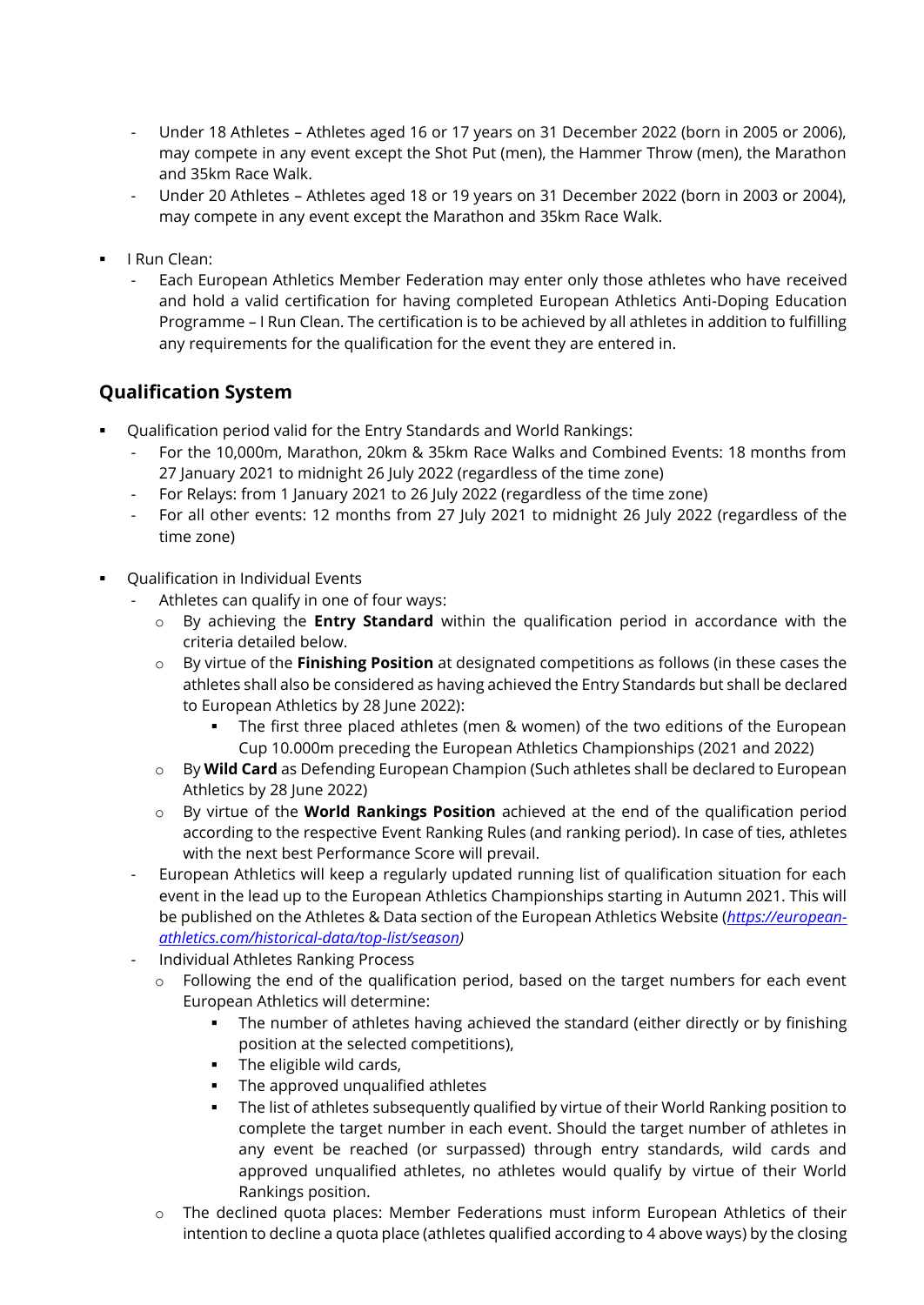of the qualification period on **26 July 2022**. Such notification must be sent to [competition@european-athletics.org,](mailto:competition@european-athletics.org) by the Member Federation concerned, by no later than 14:00 CEST on 26 July 2022. Quota places declined after the above deadline will NOT be reallocated.

- The list with the athletes finally eligible for entry will be published on **1 August 2022**.
- **■** Member Federations shall select the athletes for entry from this list and enter all athletes to Munich 2022 by the final entries deadline of **8 August 2022 at 14:00 CEST.**
- Qualification in Relays
- Only 16 national teams will be qualified to compete in each relay event.
- The qualification procedure will be based on the aggregate of the two fastest times achieved by national teams in the qualification period. For being ranked, the results of relay races shall be valid only on condition that they are part of a competition staged in compliance with World Athletics Rules and that at least 2 international teams, representing at least 2 countries compete in the race.
- Member Federations that wish their qualified relays to compete must declare it **by 26 July 2022 at 14:00 CEST** and enter them later in the Final Entries.
- The Host Nation has the right to be represented with one national team in each relay race. If they wish to participate and are not qualified as indicated above, the number of national teams to qualify will be reduced to 15. The Host Nation shall declare their intention to compete in any of the relay races **by 8 July 2022.**

| Event                  | <b>Target Number</b> |  |
|------------------------|----------------------|--|
| 100m                   | 36                   |  |
| 200m                   | 36                   |  |
| 400m                   | 36                   |  |
| 800m                   | 32                   |  |
| 1500m                  | 30                   |  |
| 5000m                  | 30                   |  |
| 10,000m                | 27                   |  |
| Marathon               | 60                   |  |
| 3000m SC               | 34                   |  |
| 110m H / 100m H        | 36                   |  |
| 400m H                 | 36                   |  |
| 20km W                 | 35                   |  |
| 35km W                 | 35                   |  |
| 4x100mR                | 16                   |  |
| 4x400mR                | 16                   |  |
| High jump              | 26                   |  |
| Pole vault             | 26                   |  |
| Long jump              | 26                   |  |
| Triple jump            | 26                   |  |
| Shot                   | 26                   |  |
| <b>Discus</b>          | 26                   |  |
| Hammer                 | 26                   |  |
| Javelin                | 26                   |  |
| <b>Combined Events</b> | 24                   |  |

#### **Target number of athletes / teams per event**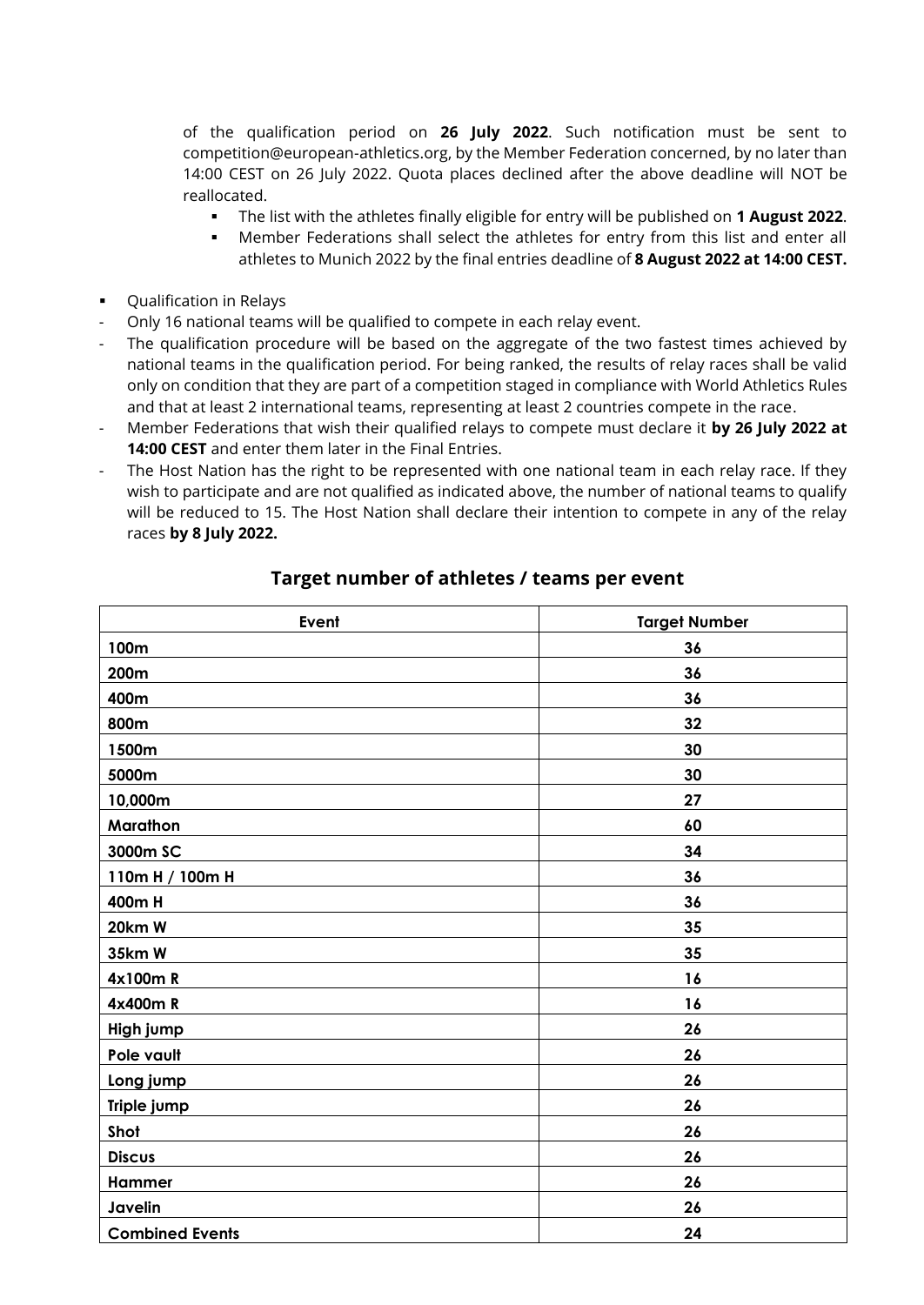### **Entry Standards**

| <b>MEN</b>                | <b>Event</b>           | <b>WOMEN</b>              |
|---------------------------|------------------------|---------------------------|
| 10.16                     | 100m                   | 11.24                     |
| 20.43                     | 200m                   | 23.05                     |
| 45.70                     | 400m                   | 51.70                     |
| 1:45.90                   | 800m                   | 2:00.40                   |
| 3:36.00                   | 1500m                  | 4:06.00                   |
| 13:24.00                  | 5000m                  | 15:25.00                  |
| 28:15.00                  | 10,000m                | 32:20.00                  |
| 8:30.00                   | 3000m SC               | 9:39.00                   |
| 13.50                     | 110m H / 100m H        | 12.93                     |
| 49.50                     | 400m H                 | 55.85                     |
| N/A                       | 4x100m                 | N/A                       |
| N/A                       | 4x400m                 | N/A                       |
| 2:14.30                   | <b>Marathon</b>        | 2:32.00                   |
| 1:22:10                   | 20km Race Walk         | 1:32:15                   |
| 2:35:30<br>3:54:00 (50km) | 35km Race Walk         | 2:55:00<br>4:25:00 (50km) |
| 2.30                      | <b>High Jump</b>       | 1.95                      |
| 5.75                      | <b>Pole Vault</b>      | 4.60                      |
| 8.10                      | Long Jump              | 6.79                      |
| 16.95                     | <b>Triple Jump</b>     | 14.25                     |
| 20.85                     | <b>Shot Put</b>        | 18.20                     |
| 65.20                     | <b>Discus</b>          | 60.50                     |
| 77.00                     | <b>Hammer</b>          | 71.80                     |
| 84.00                     | Javelin                | 62.50                     |
| 8100                      | <b>Combined Events</b> | 6250                      |

## **Conditions for the validity of performances**

- All performances must be achieved during competitions organised or authorised by World Athletics, its Area Associations, or its National Federations, and conducted in conformity with World Athletics Rules.
	- European Athletics reserves the right to establish additional criteria for the acceptance of the results for the purpose of the entry standards, with the aim to preserve the integrity of the sport.
- Special conditions for validity of performances:
	- o Performances achieved in mixed competitions in track events will not be accepted. Exceptionally, in accordance with Rule 9 of the World Athletics Technical Rules, performances achieved in events of 5000m and 10,000m may be accepted in circumstances where there were insufficient athletes of one or both genders competing to justify the conduct of separate races and there was no pacing or assistance given by